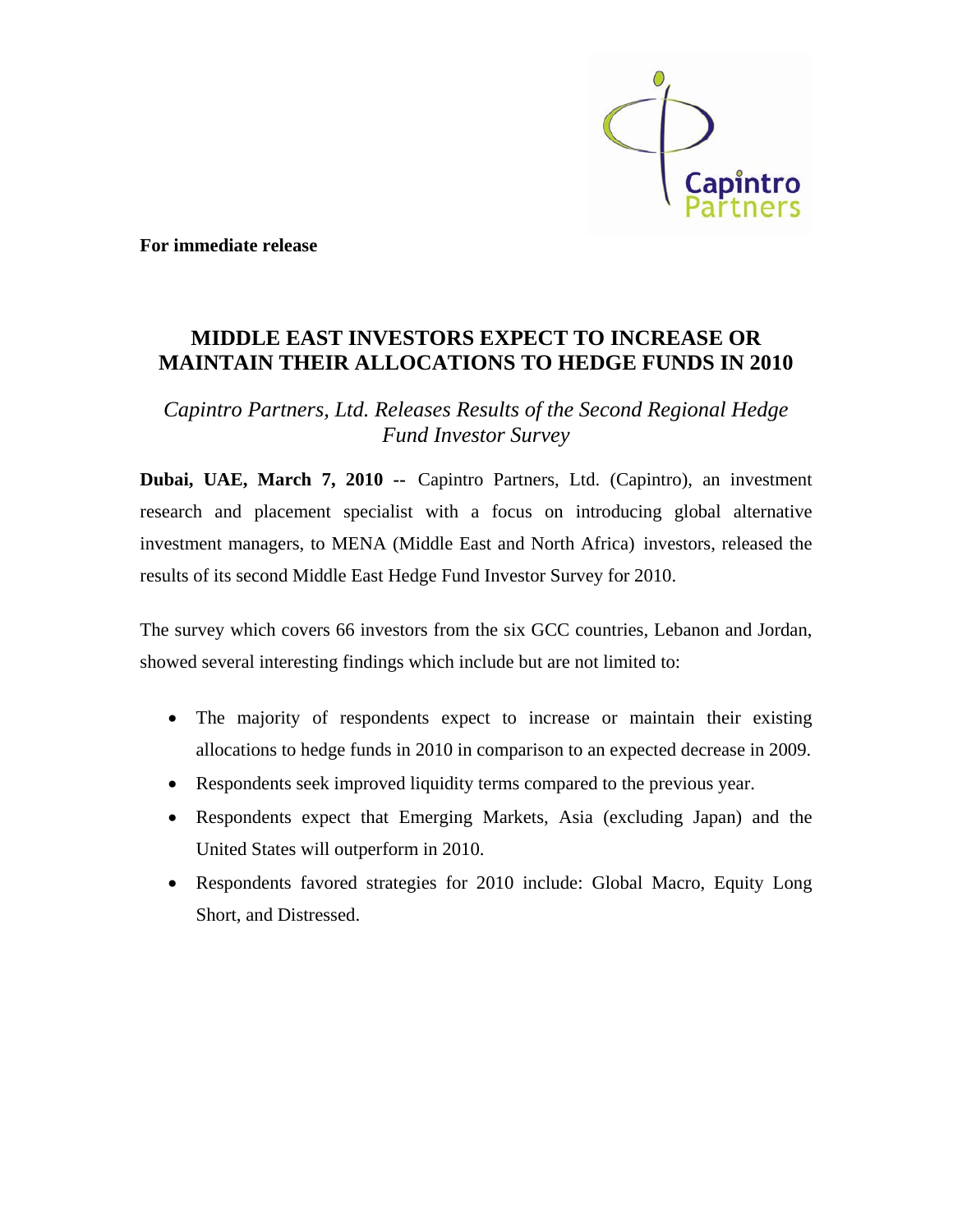

"We are pleased to release the results of our second Middle East Hedge Fund Investor Survey 2010. The survey provides our investors and fund managers with interesting insight into the changing behavioral trends of investors in response to the global financial crisis," said Mahmoud Al-Khawaja, CEO of Capintro.

The Middle East Hedge Fund Investor Survey 2010 has uncovered several unique findings concerning investor behavior relating specifically to the current environment. Most notably, investors are looking to increase their allocations to hedge funds in 2010 in comparison to 2009 where they were reducing them. The questions in the 2010 survey have been adapted to reflect the environment investors are in and the experiences they have had with their respective fund managers.

"Capintro has successfully built upon the 2009 survey and has produced an excellent source of information for both investors and fund managers. We now use the Capintro survey as an extremely important guide for all our activities in the MENA region" said Michael Azlen, CEO of Frontier Capital Management.

Capintro will continue to publish and improve this research annually in order to better serve its investors as well as global fund managers.